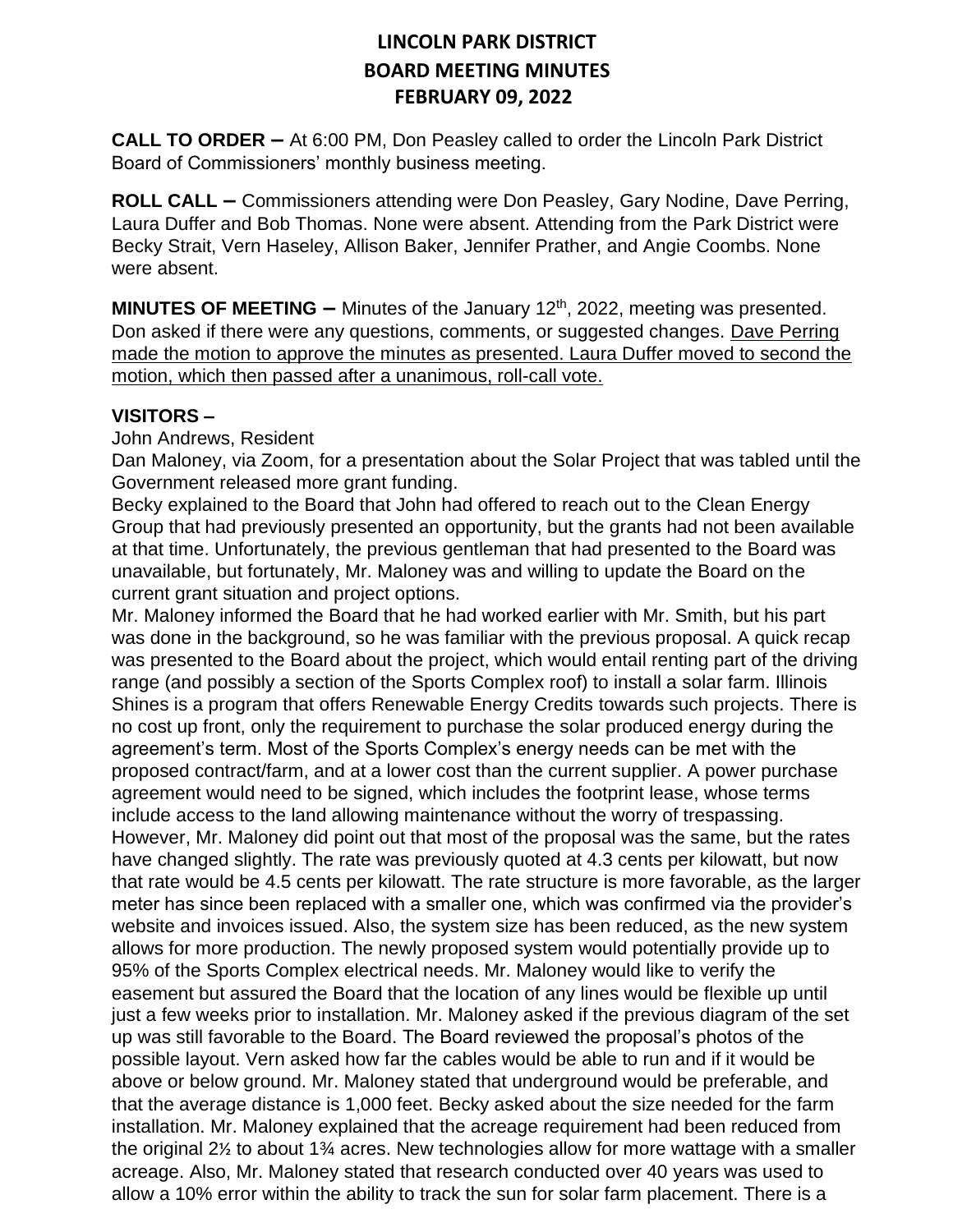variable to play with when estimating future savings, of which include required upgrades to both aging power plants and infrastructure, along with salary increases. It is estimated that the traditional cost of electricity will increase at a rate of 4.5 cents or 1% annually. A 20 year estimate was presented, which showed that the solar farm would offset the traditional supply inflations anticipated. The 20-year rate projections for the solar farm's production would be nearing the current cost per kilowatt, when the immediate supply rate savings were combined with the lowered delivery fee were factored in. At the end of the 20-year term concludes, the LPD would have a few options available. The contract could continue with the existing equipment, a new Power Purchase Agreement could be signed and then the equipment would be upgraded, purchase the system with a discount, or remove the system with no cost to the LPD. The degradation rate is estimated to be around 0.5% annually, and that rate is anticipated to be less than the annual inflation of the current provider. The annual savings is estimated around \$19,000.00. The system is expected to produce more energy than needed during the April – July period. However, the contract allows for a credit system for that surplus, which can carry over within the year and used when production is lower than actual usage. Becky asked if the credits expire at the end of the year, which Mr. Maloney did verify that any surplus not utilized by the end of the calendar year are "donated to the grid". Mr. Maloney explained that the quoted starting rate of 4.5% is very low, and that is in part due to Mr. Dan Griffin, who has been part of the solar project installation in Illinois for years. Mr. Griffin has built quality relationships with those in the field, which has resulted the company's installation practices being known for their high quality and efficient cost structure. The company does observe the prevailing wage requirements, as they have installed more than 40 solar farms for schools in Illinois. Mr. Maloney explained to the Board that the starting rate and escalator is very important to LPD and the fact that there is no ownership or maintenance required, that will save money. Becky inquired about the process of repairing any damage to the farm, should there be foul weather that impacts the installed panels. Mr. Maloney stated that the company monitors production and is alerted to variances, which will result in maintenance scheduled to inspect the farm. Should the production be reduced due to damaged panels, LPD would purchase more from the regular utility for that month. The LPD would only be responsible for damages LPD may accidentally cause to the inverter. Should the Board wish to proceed, Mr. Maloney detailed the steps that need to be taken to get started. Step#1 – Secure the State Incentive: Signing the disclosure form, which is non-committal, which then puts LPD in the queue for incentives within the 2022 block.

Step#2 – Letter of Intent: States the rights to negotiate a lease for the footprint of the proposed solar farm, which allows the beginning of drafting a lease. (Can be considered a preliminary contract)

Step#3 – Engineering: Plans will be submitted to the Utility company. The Utility will have their engineers review the plans and adjustments will be made by both parties. Step#4 – Permission to Construct: Once the previous steps are completed, the construction phase will begin.

Becky inquired about the estimated timetable for the process. Mr. Maloney stated that if the Board signed the agreement that night, it should take around 2 months for the engineering process and another 2 months for the construction. There may be a delay if there are any holdups regarding the negotiation or equipment availability. Overall, from the time issuance of the letters of intent to completion, the estimate is around 4-6 months. The utility company may require a grid upgrade, which may extend the time frame and warrant a reconfiguration. Don inquired if the 20-year term was negotiable, or if there was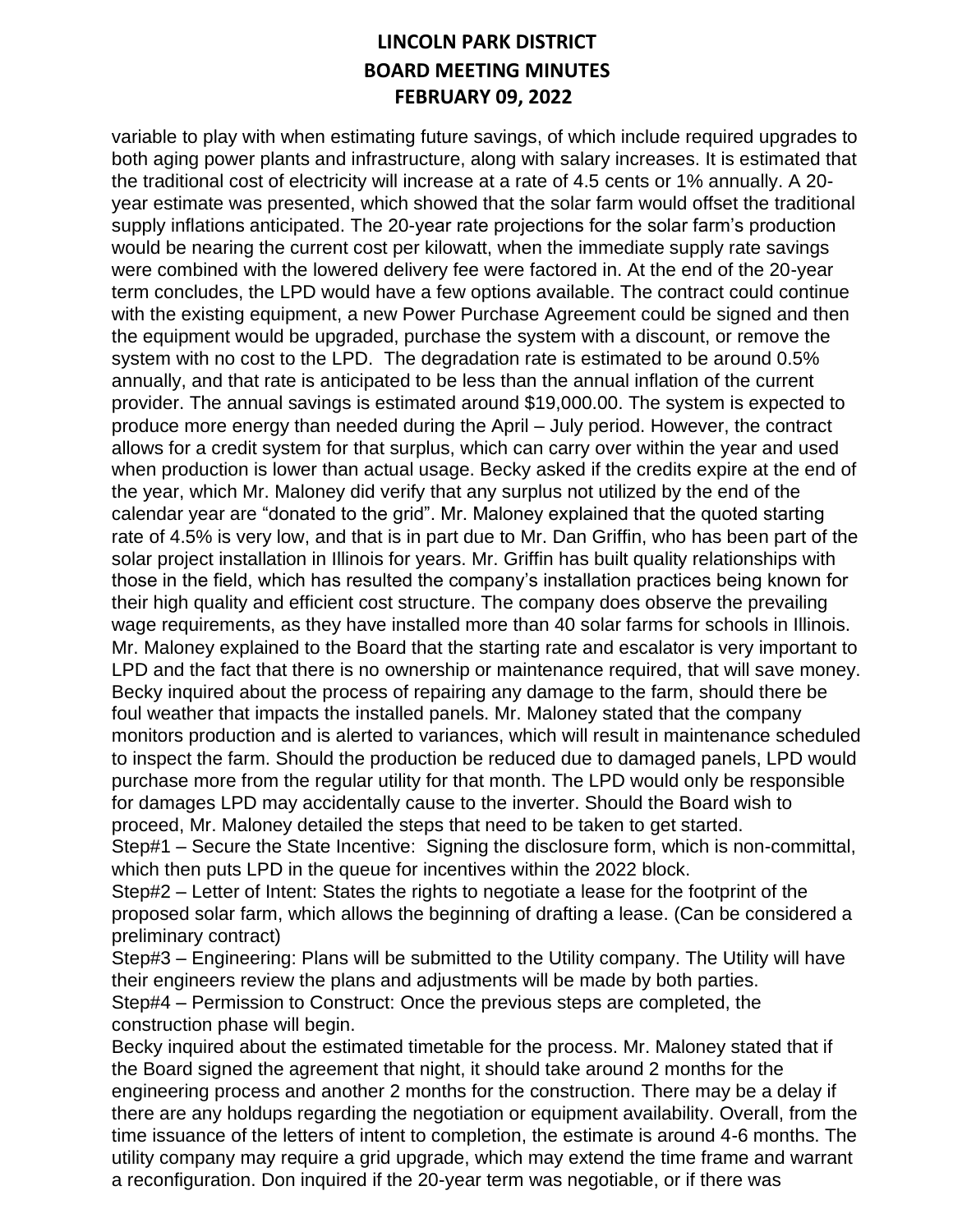conditions that may allow LPD to opt out if the savings promised are not delivered. Mr. Maloney explained that there is no guaranteed savings, but provided the calculations verifying that the current rate, including delivery fees, around 6-8 cents, compared to the proposed 4.5 cents. The company is certain that the utility rates will continue to rise exponentially; around 3% annually. Don stated that he just wanted to make sure that this system is the direction to go for LPD, which was his concern about being locked into an agreement for 20 years. Mr. Maloney did state that he could provide more concrete numbers if he could obtain more data from previous years, such as 2019. Angie stated that she could provide that information, if the Board approved, which they did. Mr. Maloney explained that the rate/escalator would not change but would also be locked in with the 20 year agreement. On days that the production was more than usage, the meter would (basically) spin backwards to accommodate the surplus. The typical electrical utility grid would only be used as back up if there was damage sustained or usage far exceeded production. Vern asked if the estimates were provided from the largest meter on the facility as there were multiple, which Mr. Maloney verified that the Sport Complex's meter was the largest user. Becky thanked Mr. Maloney for his time and stated that she would contact him the next day, after the Board discussed and decided on the matter. Mr. Maloney explained that the location and line concerns could always be discussed after the letters of intent were completed and that a site inspection could be completed, if necessary. Mr. Maloney thanked the Board for their time and concluded the virtual discussion.

**ACCOUNTS PAYABLE –** The operating expenses were submitted for approval in the following funds:

| <b>GENERAL</b>      | -              | S | 2,105.81  |
|---------------------|----------------|---|-----------|
| <b>RECREATION</b>   | $\blacksquare$ | S | 17,165.86 |
| <b>LIABILTY</b>     |                |   | 79.20     |
| <b>CAPITAL IMP.</b> | $\blacksquare$ |   | 1,008.48  |

Laura Duffer made the motion to approve Accounts Payable, which was seconded by Gary Nodine, and passed after a unanimous, roll-call vote.

**CASH FLOW REPORT –** The following balances were reported as of January 31, 2022.

| <b>GENERAL</b>             |                | S  | 204,503.20   |
|----------------------------|----------------|----|--------------|
| <b>RECREATION</b>          | $\,$           | \$ | (60, 418.13) |
| <b>CAPITAL IMPROVEMENT</b> | $\blacksquare$ | \$ | 874,127.02   |
| <b>AUDIT</b>               |                | \$ | 5,528.36     |
| <b>LIABILITY</b>           | $\,$           | S  | 122,303.61   |
| 2014 DEBT CERT.            |                | \$ | 20,036.08    |

Angie stated that the Recreation Fund still owes some reimbursements to the General Fund for its portion of payroll, but that funds would be reimbursed as income allowed it to be done. Don asked for a motion to approve the Cash Flow as reported. Laura Duffer made the motion to approve the Cash Flow as presented. Dave Perring moved to second the motion, which then passed after a unanimous roll-call vote.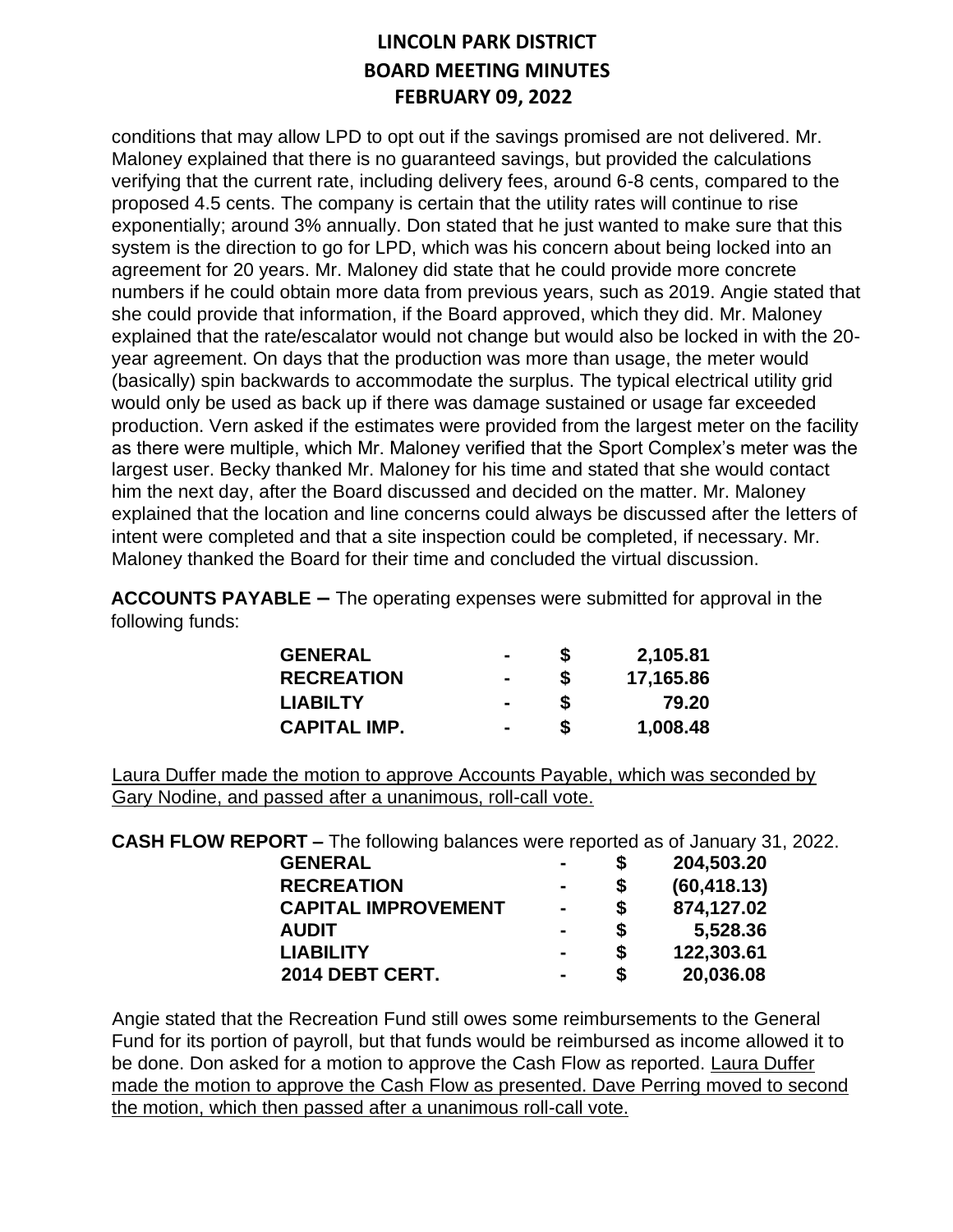### **EXECUTIVE DIRECTOR – BECKY STRAIT**

- A slideshow presentation was displayed as she spoke on a few topics:
- $\triangleright$  City Parks:
	- The City is planning to take over maintenance of the parks owned by the City on May first.
	- . There is no update on the OSLAD Grant application currently.
	- The collaboration with ALMH foundation is on hold until after a meeting of the Parks coalition, which is scheduled for February 22<sup>nd</sup>, and will include the Mayor and other representatives of parks within the county.
- **▶ Bike Friendly Business Designations:** 
	- ALMH and Lincoln College are collaborating with LPD on this project.
	- Criteria and applications are in the works.
	- The group plans on holding a bike rodeo in May.
		- May is the national bike month.
		- Safety skills will be highlighted.
		- ALMH has a helmet giveaway planned, possibly a bike as well.
	- Laura pointed out that there is no longer a local bike shop.
	- Becky stated that she hopes to get the police involved.
	- The locations of either Club Exchange Park or Lincoln College's Campus are being considered for the event.
- $\triangleright$  Staff have been gearing up for the spring season by doing some cleaning:
	- **The Craft Room Closet was first on the list.** 
		- Allison and Megan emptied everything to discover that the shelves were unstable and an infestation of mice.
		- Vern and Tony removed and rebuilt the shelving as well as painted the room and covered some holes.
	- **The baseball shed was next on the list.**
- $\triangleright$  Regarding the closure last week due to the winter storm, Jennifer relayed that she had heard many compliments from the public on the clean roads and parking lots.
- $\triangleright$  The High School contacted Don regarding LPD's baseball diamonds.
	- The original offer was to purchase the baseball tri-plex.
	- However, the School officials are open to a lease option once it was explained that Park Districts cannot sell property.
	- ▪Becky did contact IPARKS and IAPD about leasing park district property.
	- Leases are possible.
	- Limited to 99 years or less.
	- **EXALCHS** is also allowing LPD activities to use the land/fields during the lease term.
	- Don stated that the matter of the concession stands needs to be discussed.
	- Becky suggested that the need to upgrade the lights should be included as well.
	- Gary agreed that with an estimated \$40,000.00 expense to upgrade the lights, a longterm lease would be preferrable to a shorter one.
	- Both Don and Gary voiced their opinion that a discussion should be held to find a middle line regarding the lease to include details about concessions, lights, and usage.
	- Becky suggested also adding a parking lot upgrade, since that is also used regularly by staff and visitors of the school for events held on their diamond.
	- Don agreed that the parking lot should also be included, and Gary even suggested asking if the possibility of upgrading the dugouts would be considered by LCHS.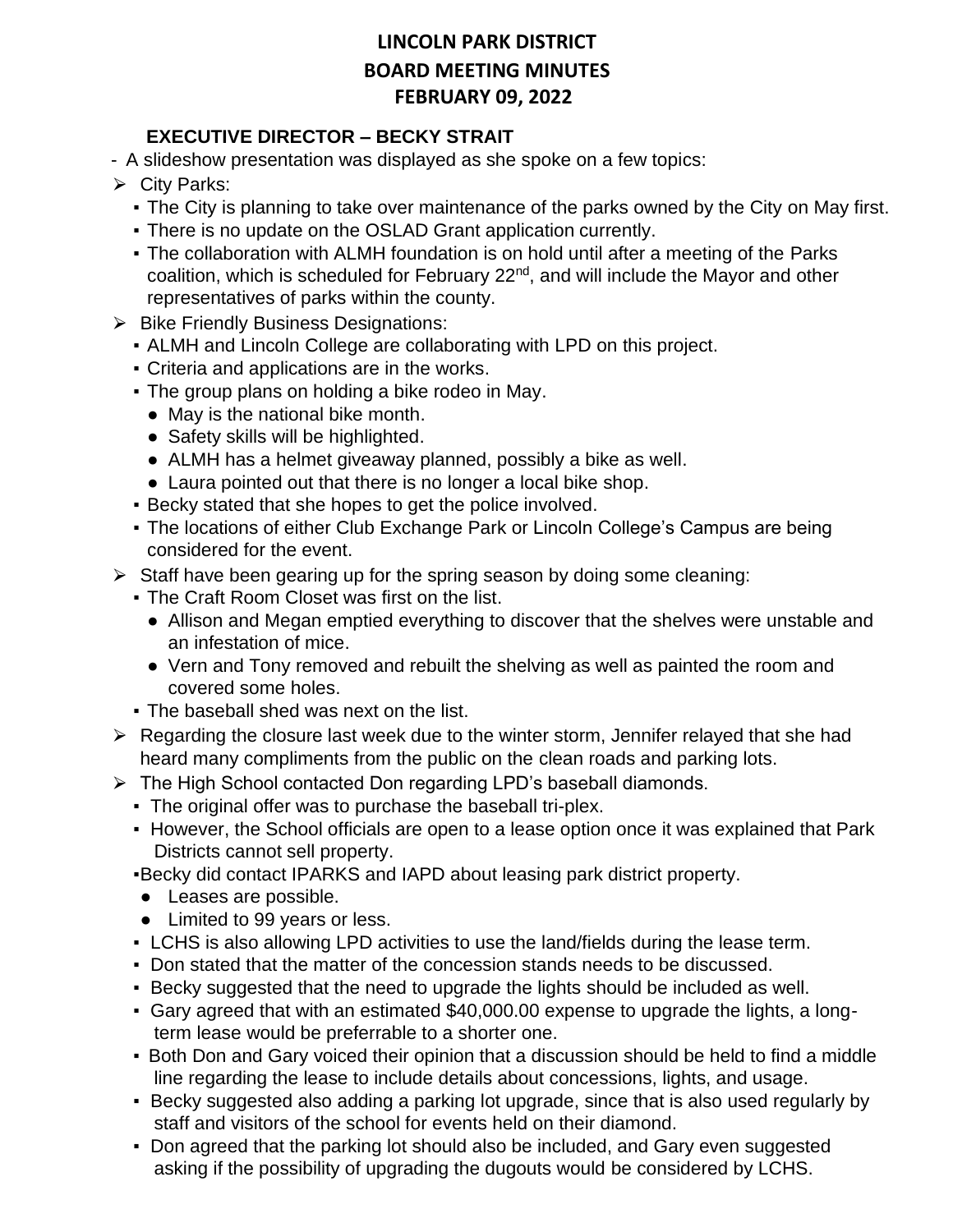- Vern suggested that a "wish list" should be requested from LCHS in regard to the LPD baseball diamond tri-plex.
- ⮚ Civic/Rec1 Software:
	- **Extended the Rec1 contract for 1 month to allow more time to transition to Sportsman.**
	- **.** Allison and Angie have been working to get everything ready.
- **►** Renew Active is finally responding to our inquiries and we are getting patrons registered.
- $\triangleright$  The position for the Full-Time Maintenance Apprentice has been posted on Facebook and online with LincolnDailyNews.com. Laura asked if the list of requirements were also posted, which Becky stated that the list is available on LPD's website.
- ⮚ Becky has joined the local Lead Board, which focuses on economic advancement and development.
- $\triangleright$  Security has had a few instances that required monitoring lately.
	- The most recent issues have involved Lincoln College students fighting on the courts.
	- **Thankfully, Rios was present and handled the matter.**
	- Troy Brown, and Fit Zone Desk Attendant, also had a few concerns, which were discussed with Becky.
	- Becky stated that there is one group that is reportedly disrespectful to staff and others.
	- The group likes to swarm around the Fit Zone Desk upon entry, which allows a few to sneak in without paying.
	- The Board spoke about previous issues and suggested to simply call local police if offenders are caught fighting or sneaking in without paying to have them removed.

Prior to his exit, John Andrews asked to inform the Board that was told Lincoln College saved approximately \$100,000.00 off their typical (~\$600,000.00) annual electricity after they installed a similar solar farm on their property.

Gary stated that he would like to read through the paperwork provided, but that his initial impression was that the project looks good. Becky stated that the government is trying to progress from being solely dependent on fossil fuels by issuing these grants. Don stated his concern of missing out on the grants if the Board waits. Gary Nodine made the motion to start the process, as detailed by Mr. Maloney during his presentation to the Board. Bob Thomas moved to second the motion. The motion then passed after a unanimous, roll-call vote.

### **OPERATIONS REPORT – VERN HASELEY**

- Vern stated that they have been busy fixing things around the facility and grounds.

- More will come later in the meeting.

Angie informed the Board of a miscommunication with Lincoln Land Communications. Per usual, a down payment had been issued for 50% of the invoice submitted. A later email requested payment for the purchase of equipment approved by the Board to be installed in the Aquatic Center. Lincoln Land Communications was under the impression that the Board had approve payment for the equipment in full. Unfortunately, the updated invoice sent prior to the payment being issued did not include labor/materials as quoted, which then resulted in the 50% being less than the true amount. The Board approved issuing another check to cover the actual 50% cost of labor, equipment, and materials, which would be almost the amount requested to cover the cost of equipment.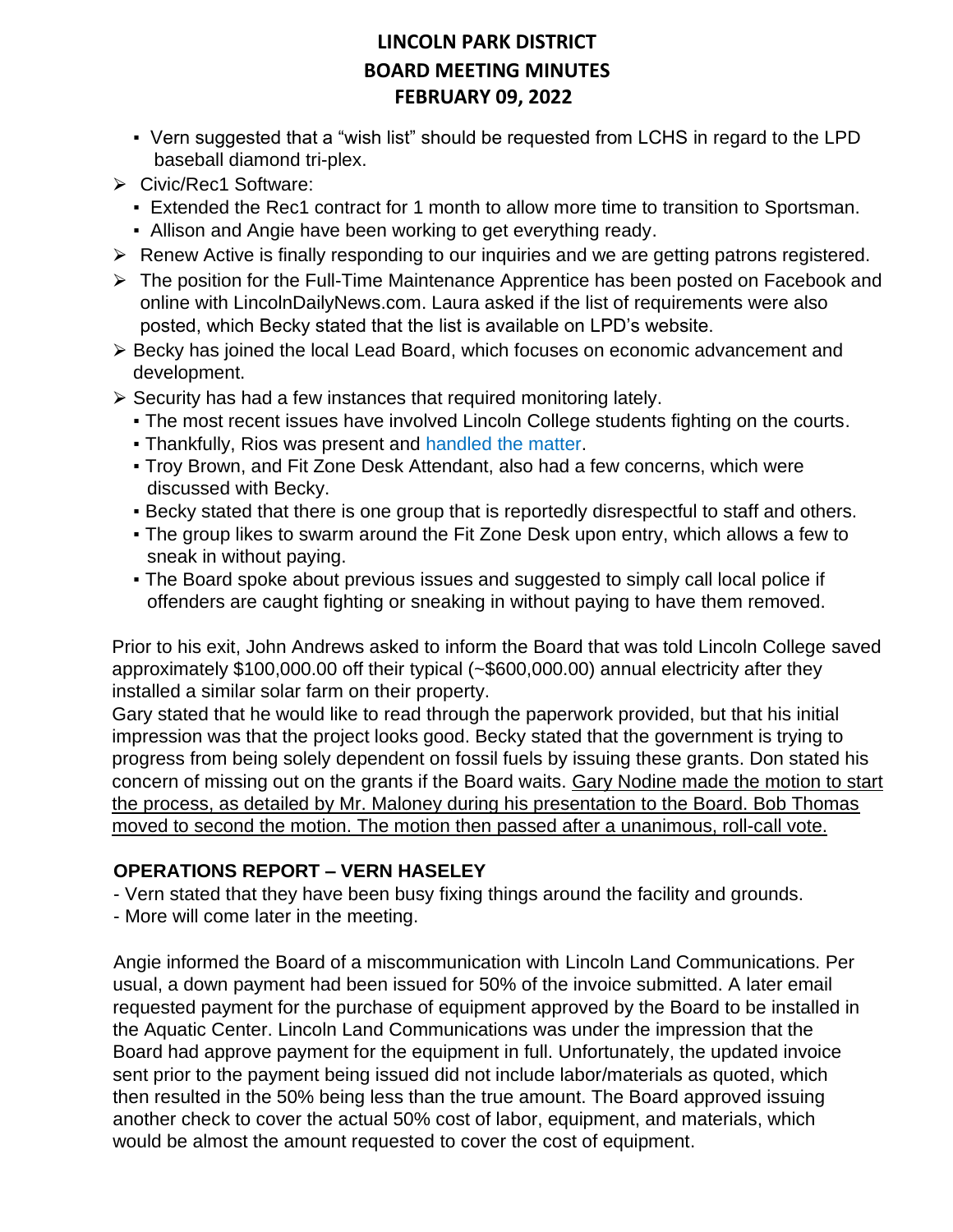#### **PROGRAM REPORT – ALISON BAKER**

**-** The Sweetheart Dance is scheduled for the Saturday from 1:00pm to 4:00pm. There have been a few preregistrations, but we expect some to arrive the day of.

- The morning Pickleball league is still going well. An evening league will be starting when the morning league ends. The format will be different, as there were complaints from the morning league participants.

- Music lessons with Lincoln College start next week.

- The Job Fair is scheduled for February 28<sup>th</sup>, and a few businesses have registered.

- Saturday is the last day for the Jr. Railer program. Allison will issue a survey at the end of the season. Becky stated that the youngest group had some trouble due to low numbers.

- Kids Cooking will be offered; advertising began last night and 6 kids registered today.

- Babysitting Clinic registration has been advertised. The post is being shared and 4 registrations have already been received.

- Allison and Megan have been cleaning out and organizing the Craft Room closet.

- Allison has been working behind the scenes to get Sportsman up and running. She designed the register screen formats for all the computers.

- The upcoming Bike Rodeo planning will be next.

### **FITNESS MANAGER'S REPORT – JENNIFER PRATHER**

- Group Fitness class attendance for January was 760.
- Virtual Memberships have a Jumping Jack Challenge in February.
- A Meet and Greet is planned to provide an opportunity to check patron eligibility with Renew Active this Friday morning.
- There is a Spin® Race day scheduled for the 26<sup>th</sup> of February.
- Jen and Allison have been promoting the Job Fair regularly.
- Alex Downing, a Lifeguard and current LC student, is Interning with Jennifer. He has expressed interest in learning more about Personal Training.
- The January Spin® Certification Class has been rescheduled for March 26<sup>th</sup>.
- Weights 101 class has 4 new participants registered.
- Amanda is working on the Spring Into Action program, which is free to members, but costs \$40 for non-members.
- We have a new Aerobic Instructor, Kelsey, who is a local teacher. She has expressed her desire to focus on mental health and is currently creating a body weight challenge.
- Jayne Weaver will be leaving the Park District, as she wishes to spend more time with her family. February is the last month with her on the schedule.
- Cody, our new Personal Trainer, already has 2 clients that purchased our February package.
- February's Health and Wellness event was rescheduled due to weather. The Hospital will be providing March's presentation.

#### **CORRESPONDENCE:**

Becky stated that she had received a thank you card from the CEO program. They held their Winterfest in the Sports Complex and arranged for Nuthatch to serve food in the Ballroom during the event. The event was well attended and Jayme informed Angie that she had distributed several LPD brochures that day.